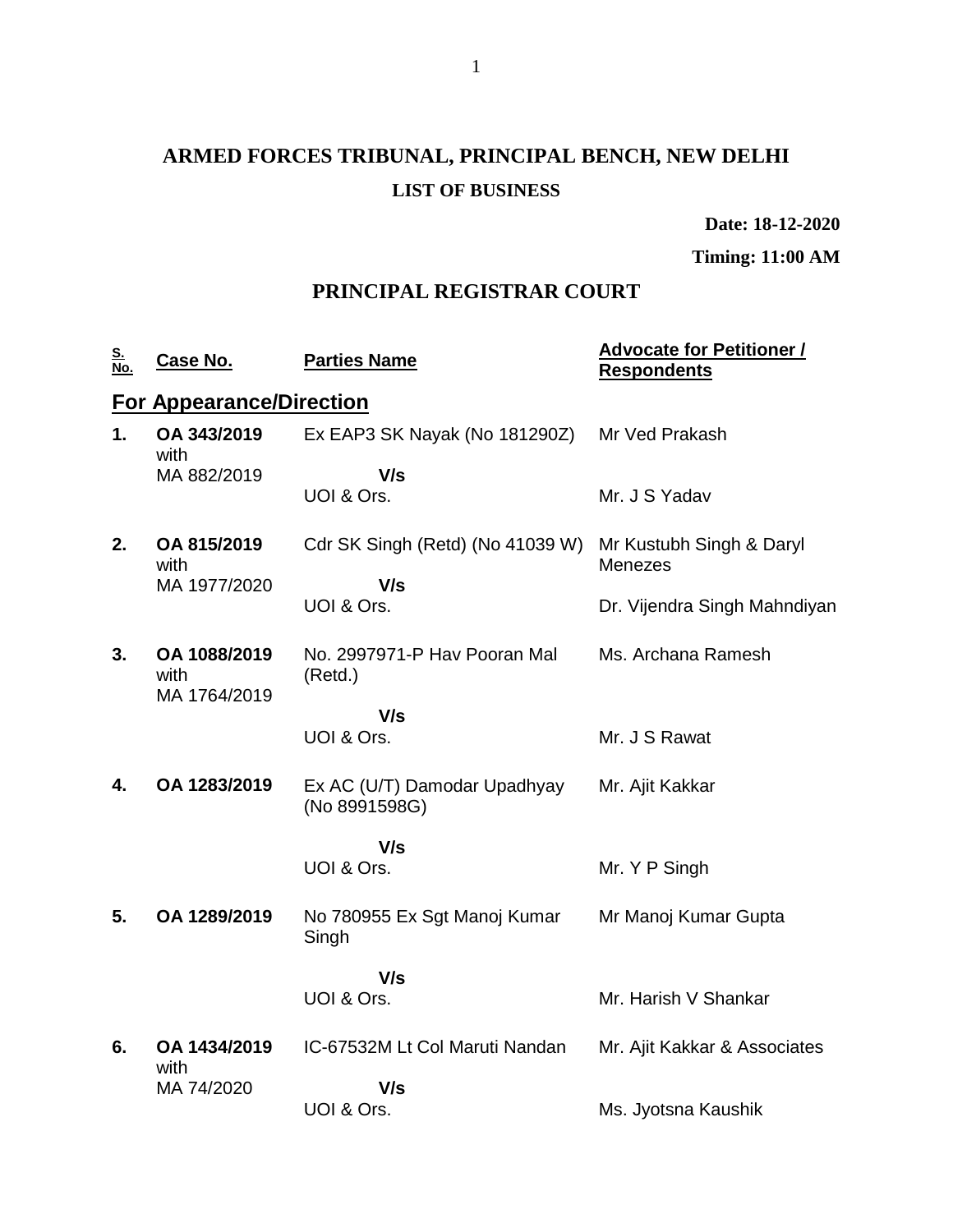| 7.  | OA 1443/2019<br>with<br>MA 2346/2019 | No. 625278-N Ex JWO Ajit Chandra Mr. Praveen Kumar<br>Sarkar & Ors. |                            |
|-----|--------------------------------------|---------------------------------------------------------------------|----------------------------|
|     |                                      | V/s                                                                 |                            |
|     |                                      | UOI & Ors.                                                          | Mr. K K Tyagi              |
| 8.  | OA 1494/2019<br>with<br>MA 2415/2019 | Ex CHMECH Manik Chandra Das<br>(No 168549 T)                        | Mr OS Punia                |
|     |                                      | V/s<br>UOI & Ors.                                                   | Mr Satya Ranjan Swain      |
| 9.  | OA 1594/2019<br>with<br>MA 2558/2019 | TC-31577F Lt Col KP Pradeep                                         | Mr. SS Pandey & Associates |
|     |                                      | V/s<br>UOI & Ors.                                                   | Ms Jyotsna Kaushik         |
| 10. | OA 1696/2019                         | No. 748011 Ex Sgt Bikram Kumar                                      | Mr. Virender Singh Kadian  |
|     |                                      | V/s                                                                 |                            |
|     |                                      | UOI & Ors.                                                          | Mr. Harish V Shankar       |
| 11. | OA 1742/2019<br>with<br>MA 2659/2019 | Ex MWO Hony FO Gaukaran Nath<br>Dubey (651785-G)                    | Mr. U S Maurya             |
|     |                                      | V/s                                                                 |                            |
|     |                                      | UOI & Ors.                                                          | Mr Neeraj, Sr CGSC         |
| 12. | OA 1743/2019                         | Gp Capt Dilip Kumar Saluja (Retd)<br>(No 18753)                     | Mr. Baljeet Singh          |
|     |                                      | V/s                                                                 |                            |
|     |                                      | UOI & Ors.                                                          | Mr YP Singh                |
| 13. | OA 1760/2019                         | No. 6272688 Ex Sigmn Sagar<br>Singh<br>V/s                          | Mr. Virender Singh Kadian  |
|     |                                      | UOI & Ors.                                                          | Mr. Niranjana Das          |
| 14. | OA 1762/2019                         | Ex PO LOG (F&A) Pawan Kumar<br>Uniyal (138570-H)<br>V/s             | Mr. Ved Prakash            |
|     |                                      | UOI & Ors.                                                          | Mr Ashok Chaitanya         |
| 15. | OA 1771/2019<br>with<br>MA 2673/2019 | Ex CH ME Prabhas Chandra<br>Chourasia (No 171039 A)<br>V/s          | Mr Ved Prakash             |
|     |                                      | UOI & Ors.                                                          | Mr. K K Tyagi              |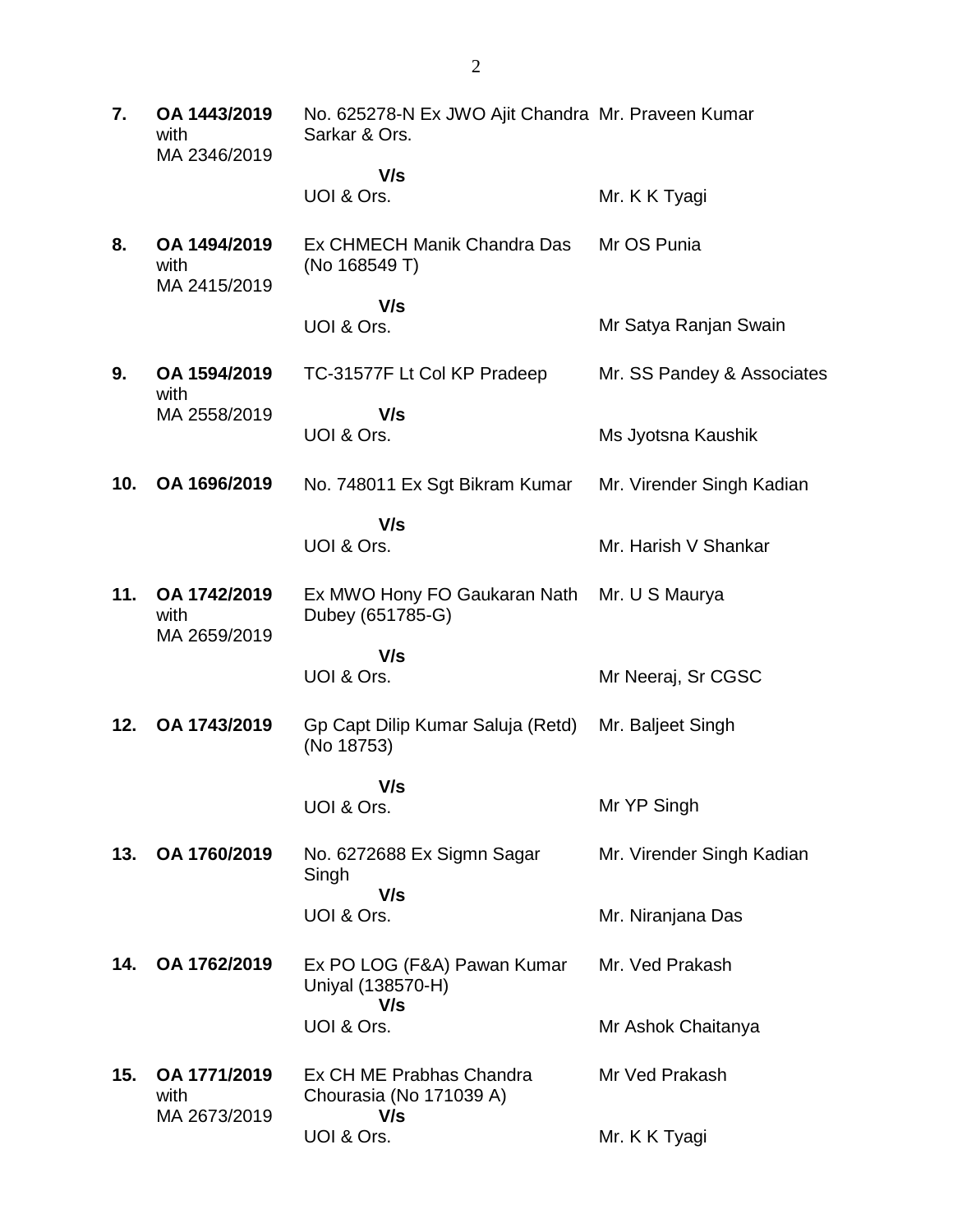| 16. | OA 1805/2019                         | Ex JWO Anil Prasad (733454-T)                              | Mr. Ved Prakash             |
|-----|--------------------------------------|------------------------------------------------------------|-----------------------------|
|     |                                      | V/s<br>UOI & Ors.                                          | Mr. Prabodh Kumar           |
| 17. | OA 1845/2019                         | No. 15113579-L Sep/DSC Rajesh<br>Kumar<br>V/s              | Mr. U S Maurya              |
|     |                                      | UOI & Ors.                                                 | Mr. S D Windlesh            |
| 18. | OA 1861/2019                         | Ex Sub Maj/Lab Tech B Damodara<br>Rao (JC-697386K)<br>V/s  | Mr. Rajesh Nandal           |
|     |                                      | UOI & Ors.                                                 | Mr. Ashok Chaitanya         |
| 19. | OA 1880/2019                         | No 2683804P Sep/DSC Devinder<br>Kumar<br>V/s               | Mr. Manoj Kr Gupta          |
|     |                                      | UOI & Ors.                                                 | Mr Avdhesh Kumar Singh      |
| 20. | OA 1881/2019<br>with                 | Sub Joga Ram Patel (JC 377775 K) Mr SS Pandey & Associates |                             |
|     | MA 1844/2020                         | V/s<br>UOI & Ors.                                          | Mr. J S Yadav               |
| 21. | OA 1882/2019                         | JC-269984X Sub Sanat Nandi                                 | Mr SS Pandey & Associates   |
|     |                                      | V/s<br>UOI & Ors.                                          | Mr. Niranjan Das            |
| 22. | OA 1884/2019                         | JC-763009W Sub Susanta Kumar<br>Jena                       | Mr. S S Pandey & Associates |
|     |                                      | V/s<br>UOI & Ors.                                          | Ms Suman Chauhan            |
| 23. | OA 1894/2019<br>with<br>MA 1847/2020 | SL-05356X Capt Santha Rao<br>Ampolu                        | Mr. SS Pandey & Associates  |
|     |                                      | V/s<br>UOI & Ors.                                          | Mr. J S Yadav               |
| 24. | OA 1899/2019<br>with                 | NO 684908 HFO Bir Singh (Retd)                             | Mr Manoj Kr Gupta           |
|     | MA 2763/2019                         | V/s<br>UOI & Ors.                                          | Mr. Neeraj Sr. CGSC         |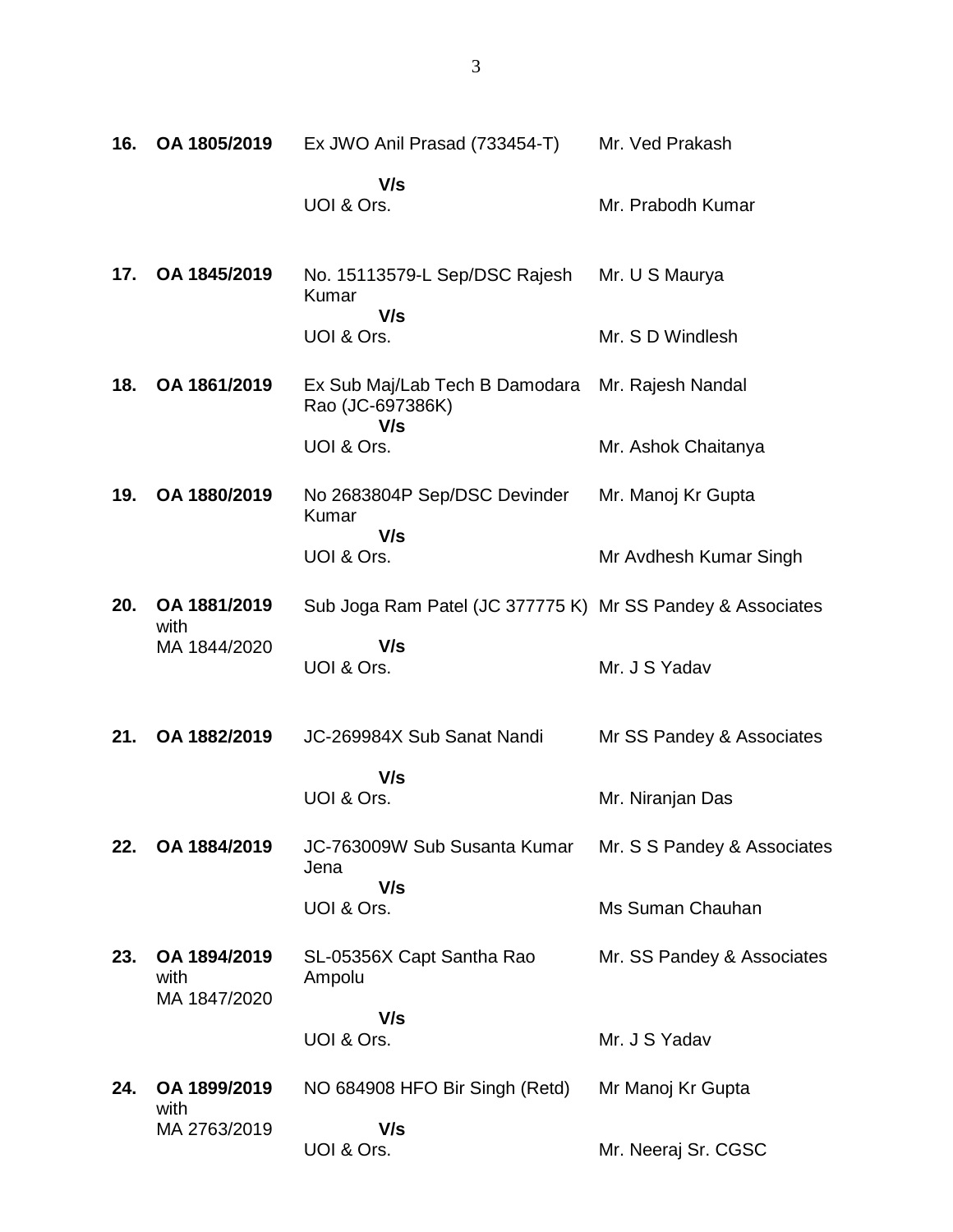| 25. | OA 1901/2019         | No. 612372 JWO Siya Sharan<br>Prasad (Retd.)<br>V/s       | Mr. S S Pandey & Associates                                |
|-----|----------------------|-----------------------------------------------------------|------------------------------------------------------------|
|     |                      | UOI & Ors.                                                | Mr. Karan Singh Bhati, Sr.<br><b>CGSC</b>                  |
| 26. | OA 1906/2019<br>with | Wg Cdr Nitin Sharma (2488-S)                              | Mr. Ajit Kakkar & Associates                               |
|     | MA 2789/2019         | V/s<br>UOI & Ors.                                         | Mr. Anil Kumar Gautam                                      |
| 27. | OA 1943/2019         | LNK/DSC Bikram Singh (No<br>8030871 M)<br>V/s             | Mr US Maurya                                               |
|     |                      | UOI & Ors.                                                | Mr. Rajeev Kumar                                           |
| 28. | OA 1987/2019         | JC-270077K Sub (Hony Lt) Jagga<br>(Retd.)<br>V/s          | Mr. S S Pandey & Associates                                |
|     |                      | UOI & Ors.                                                | Mr. Satya Ranjan Swain                                     |
| 29. | OA 2060/2019         | Lt Col Vipul Bhardwaj (IC 62267 X)                        | Mr Jaideep Singh, Kartik<br>Dabas & Eysha Marysha          |
|     |                      | V/s<br>UOI & Ors.                                         | None                                                       |
| 30. | OA 2061/2019         | IC-55737 Lt Col A K Chauhan                               | Mr. Jaideep Singh, Mr. Kartik<br>Dabas & Ms. Eysha Marysha |
|     |                      | V/s<br>UOI & Ors.                                         | None                                                       |
| 31. | OA 2075/2019<br>with | Sep Mushtaq Ahmed (10525623-P) Ms. Archana Ramesh         |                                                            |
|     | MA 1167/2020         | V/s<br>UOI & Ors.                                         | Mr. V Pattabhi Ram                                         |
| 32. | OA 2076/2019         | No 5246528P Sep DSC Bimal<br>Kumar Thapa<br>V/s           | Mr US Maurya                                               |
|     |                      | UOI & Ors.                                                | Mr. Satya Ranjan Swain                                     |
| 33. | OA 2190/2019         | No. 668317-L Ex WO Yugeshwar<br>Prasad                    | Mr. Virender Singh Kadian                                  |
|     |                      | V/s<br>UOI & Ors.                                         | Mr. V Pattabhi Ram                                         |
| 34. | OA 2191/2019         | No 746537H Ex Sgt Shiv Jee Singh Mr Virender Singh Kadian |                                                            |
|     |                      | V/s<br>UOI & Ors.                                         | Mr. Anil Gautam                                            |

4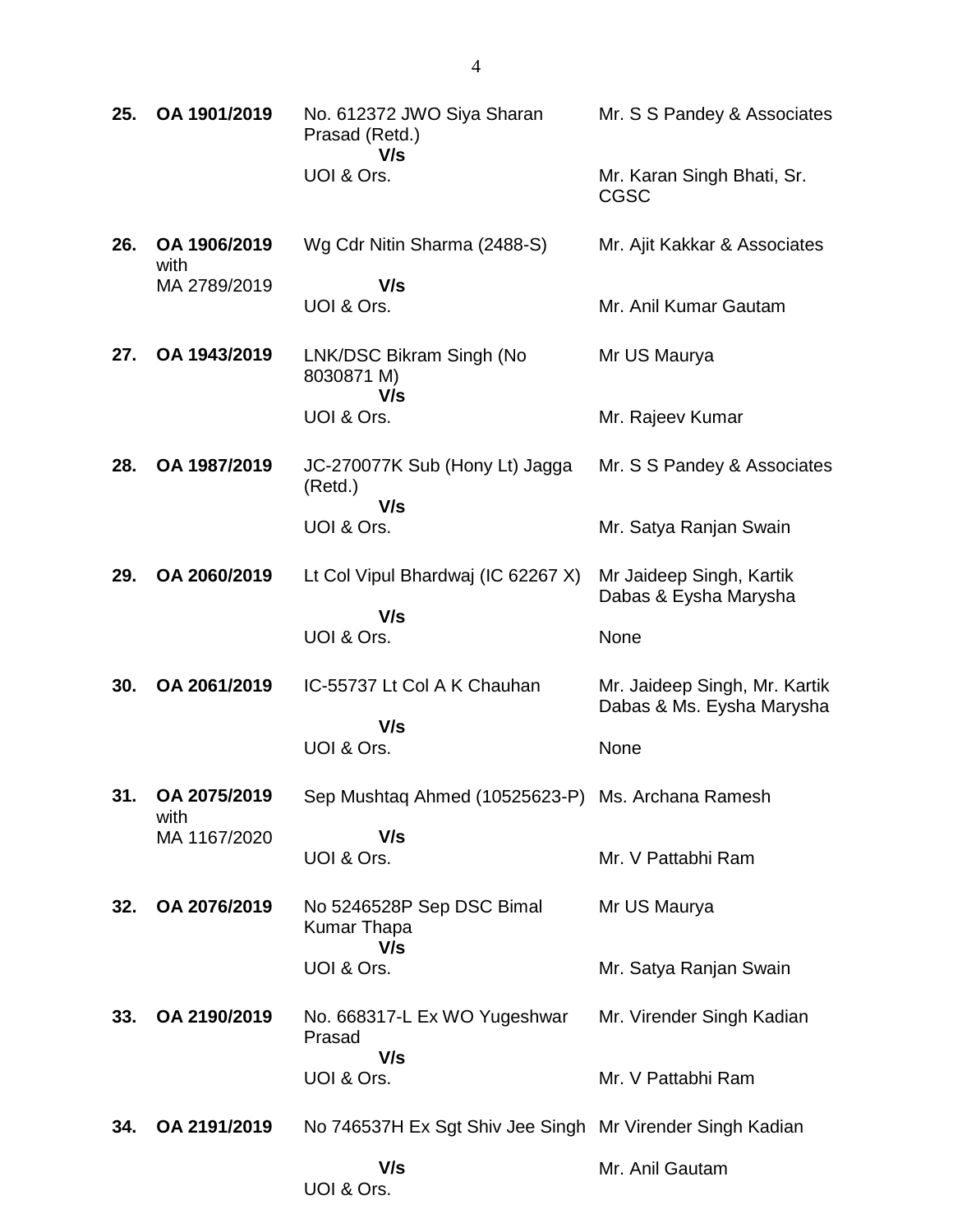| 35. | OA 2192/2019                         | Ex Rfn Ram Bhadur Singh (No<br>2863980)                                        | Mr Manoj Kr Gupta                     |
|-----|--------------------------------------|--------------------------------------------------------------------------------|---------------------------------------|
|     |                                      | V/s<br>UOI & Ors.                                                              | Dr. Vijendra Singh Mahndiyan          |
| 36. | OA 2193/2019                         | No. 16015071-F Ex Rfn Rajpal<br>Singh<br>V/s                                   | Mr. Virender Singh Kadian             |
|     |                                      | UOI & Ors.                                                                     | Mr. K K Tyagi                         |
| 37. | OA 2194/2019<br>with                 | No. 14289289 Ex Rect Bahadur<br>Singh<br>V/s                                   | Mr. Manoj Kr Gupta                    |
|     | MA 3092/2019                         | UOI & Ors.                                                                     | Mr. Harish V Shankar                  |
| 38. | OA 2195/2019<br>with                 | Ex CHAA Mohammed Zulkarnain                                                    | Mr Ved Prakash                        |
|     | MA 3093/2019                         | V/s<br>UOI & Ors.                                                              | Mr. S D Windlesh                      |
| 39. | OA 2196/2019<br>with<br>MA 3094/2019 | No. 738657 Sgt Grvinder Singh<br>(Retd.)                                       | Mr. Manoj Kr Gupta                    |
|     |                                      | V/s<br>UOI & Ors.                                                              | Mr Ashok Chaitanya                    |
| 40. | OA 2197/2019<br>with                 | No. 14242062 Ex Nk Om Dutt<br>Yadav                                            | Mr. A K Trivedi                       |
|     | MA 3095/2019                         | V/s<br>UOI & Ors.                                                              | Mr Avdhesh Kumar Singh                |
| 41. | OA 2198/2019                         | Maj Gen MM Batra (Retd) (IC<br>19801 W)                                        | Mr Aditya Singh Puar                  |
|     |                                      | V/s<br>UOI & Ors.                                                              | Mr V Pattabhi Ram                     |
| 42. | OA 2343/2019<br>with                 | Ex Sgt Suraj Bhan (678667)                                                     | Mr. I V Raghav & Mr. Manoj<br>Chauhan |
|     | MA 3234/2019                         | V/s<br>UOI & Ors.                                                              | Mr. VS Tomar                          |
| 43. | OA 2346/2019<br>with                 | Ex Cpl Ved Prakash Sood (230131) Ms. Geetanjali Visvanathan                    |                                       |
|     | MA 3240/2019                         | V/s<br>UOI & Ors.                                                              | Mr Anil Gautam                        |
| 44. | OA 2347/2019                         | Wg Cdr Kameshwar Prasad Mishra Mr Baljeet Singh & Deepika<br>(Retd) (No 24064) | Sheoran                               |
|     |                                      | V/s                                                                            |                                       |

Mr K K Tyagi

UOI & Ors.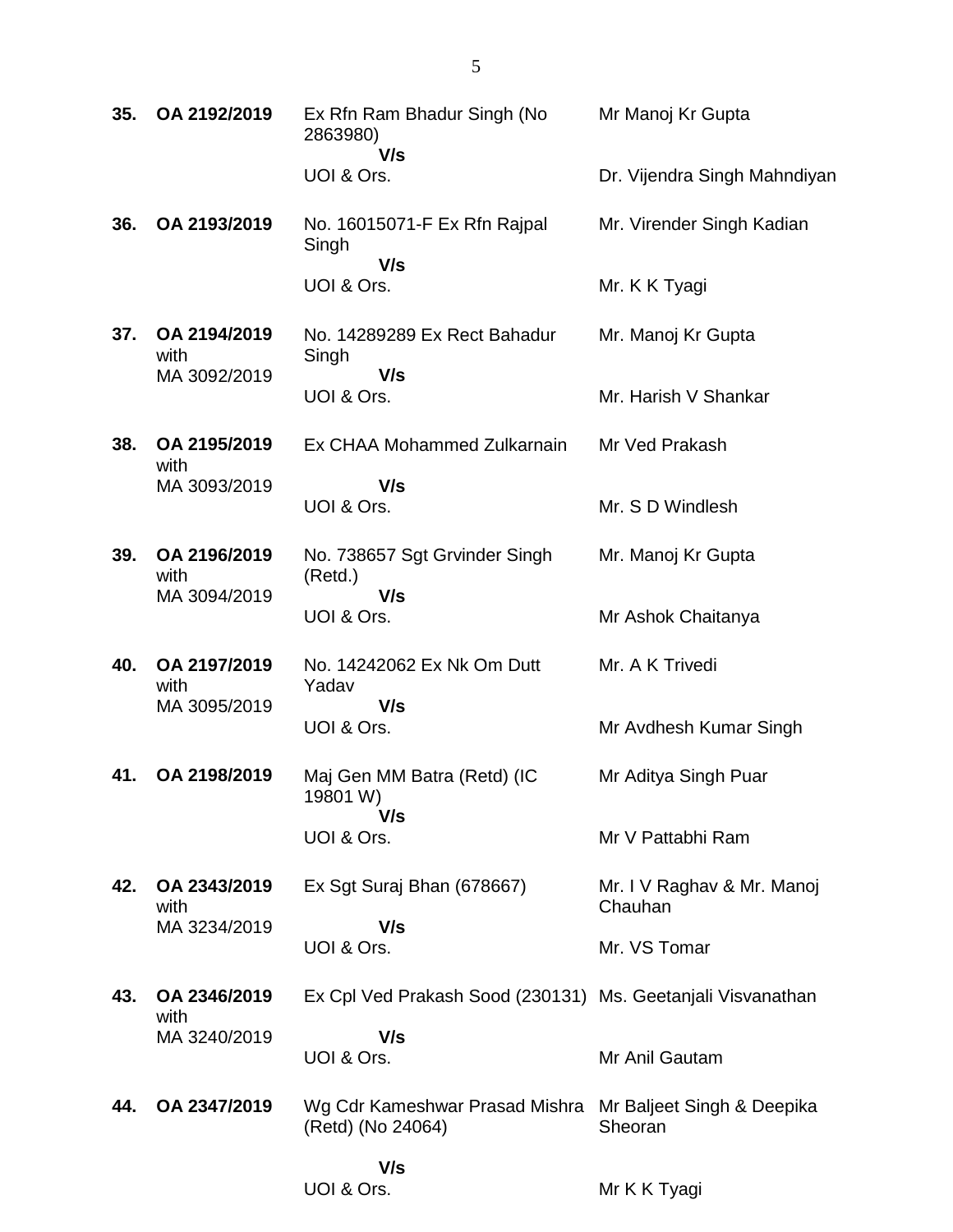| 45. | OA 2348/2019<br>with<br>MA 3241/2019 | Wg Cdr Divesh Rai Auplish (Retd)<br>(No 17322)<br>V/s        | Mr Baljeet Singh & Deepika<br>Sheoran      |
|-----|--------------------------------------|--------------------------------------------------------------|--------------------------------------------|
|     |                                      | UOI & Ors.                                                   | Mr Harish V Shankar                        |
| 46. | OA 2349/2019                         | Lt Cdr Sunil Chaturvedi (Retd) (No<br>06194A)<br>V/s         | Mr. Ankur Chhibber & Mr VS<br>Kadian       |
|     |                                      | UOI & Ors.                                                   | Mr Satya Ranjan Swain                      |
| 47. | OA 22/2020<br>with<br>MA 2173/2020   | Ex Sep/DSC Kedar Singh (No<br>6927328 M)<br>V/s              | Mr US Maurya                               |
|     |                                      | UOI & Ors.                                                   | Mr. J S Rawat                              |
| 48. | OA (Appeal)<br>941/2020              | IC 42242K Maj Gen Debasish Roy<br>(Retd)<br>V/s              | Mr SS Pandey & Associates                  |
|     |                                      | UOI & Ors.                                                   | Mr. Anil Gautam                            |
| 49. | OA 1333/2020                         | Ex Sgt Raj Kishore (739286)                                  | Mr. Baljeet Singh & Ms.<br>Deepika Sheoran |
|     |                                      | V/s<br>UOI & Ors.                                            | Mr. Satya Ranjan Swain                     |
| 50. | OA 1334/2020                         | Sq Ldr Nadia Baba N (Retd) (30328 Mr Ajit Kakkar<br>R)       |                                            |
|     |                                      | V/s<br>UOI & Ors.                                            | Mr. Rajeev Kumar                           |
| 51. | OA 1395/2020                         | Ex PO LOG (F&A) Varun Sangwan Mr Ved Prakash<br>$(210378-H)$ |                                            |
|     |                                      | V/s<br>UOI & Ors.                                            | Mr. Arvind Patel                           |
| 52. | OA 1506/2020                         | Col G Sudhir Kumar (Retd) (IC<br>47544 A)                    | Mr KR Verma                                |
|     |                                      | V/s<br>UOI & Ors.                                            | Ms Barkha Babbar                           |
| 53. | OA 1527/2020<br>with                 | Ex Nk Hoti Lal Rawat (6468688-P)                             | Mr. Ved Prakash                            |
|     | MA 1777/2020                         | V/s<br>UOI & Ors.                                            | Mr Waize Ali Noor                          |